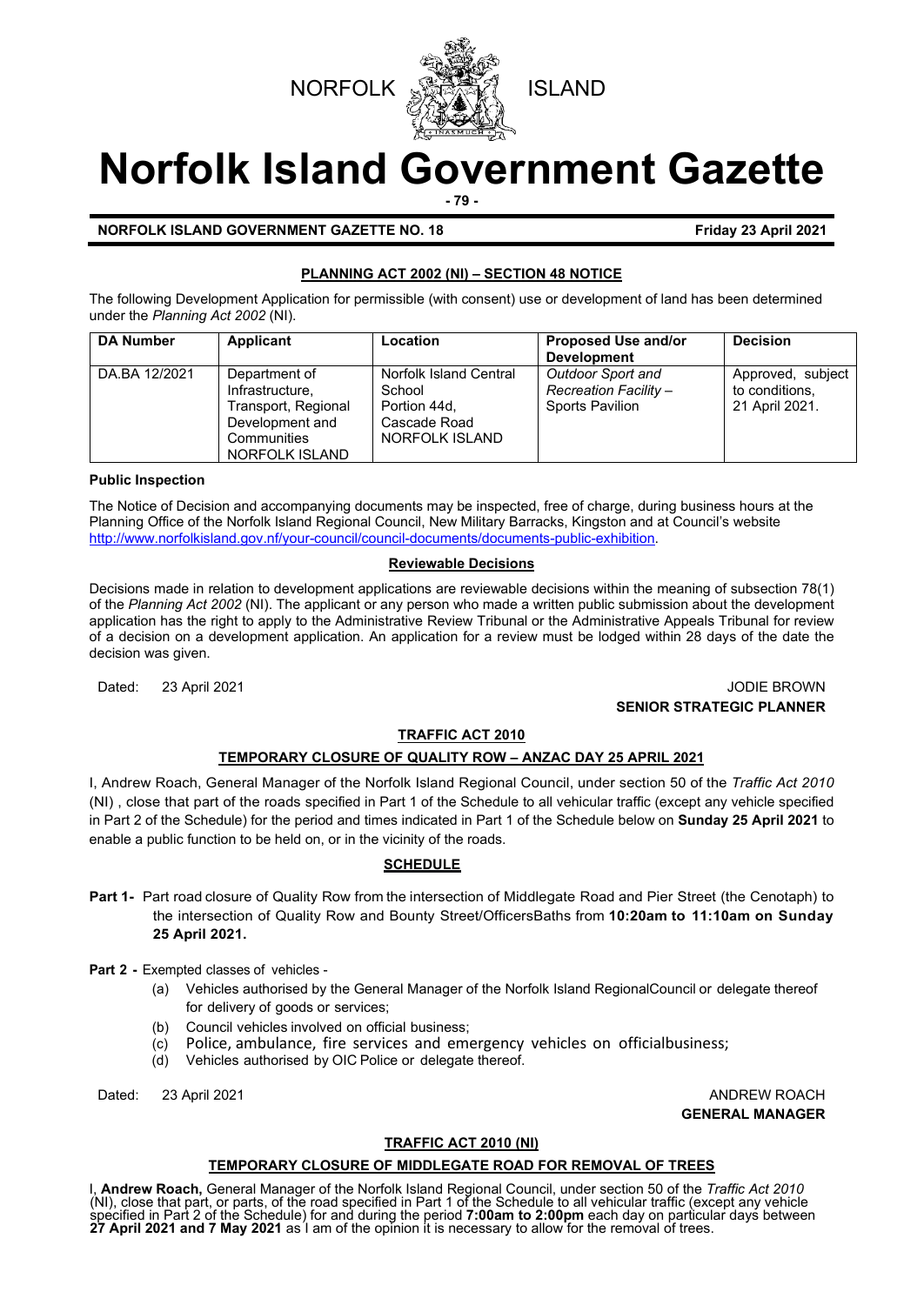#### **NORFOLK ISLAND GOVERNMENT GAZETTE NO. 18 Friday 23 April 2021**

#### **SCHEDULE**

**Part 1 -** Part road closure:

The section of road commonly referred to as Panorama Corner (Middlegate Road), relevant to the removal of trees carried out for public safety purposes. The start and end of the road works site to be officially signposted by the<br>Council, or as directed by Council workers at the works site, or as directed by police from time to time d specified road closure period.

**Part 2** - Exempted classes of vehicles:

- a) Vehicles and plant authorised by the General Manager of the Norfolk Island Regional Council or delegate for the delivery of goods or services;
- b) Council vehicles and plant involved on official business;
- c) Police, ambulance, fire services and emergency vehicles on official business;<br>d) Vehicles authorised by OIC Police or delegate thereof.
- d) Vehicles authorised by OIC Police or delegate thereof.

Dated: 23 April 2021 **ANDREW ROACH** 

### **GENERAL MANAGER**

#### **TRAFFIC ACT 2010 (NI)**

**TEMPORARY CLOSURE OF ROAD FOR SEWER CONSTRUCTION WORKS GRASSY ROAD**

I, ANDREW ROACH, Chief Executive Officer and General Manager of the Norfolk Island Regional Council, under section 50 of the *Traffic Act 2010* (NI), **close** that part or parts of the road specified in Part 1 of the Schedule to all vehicular traffic (except any vehicle specified in Part 2 of the Schedule) for and during the period **8:30 am to 5pm on one day between the 3rd and 31st of May 2021** as necessary for public safety purposes and as I am of the opinion it is necessary or desirable to do so in order to construct a sewer line across the road.

#### **SCHEDULE**

**Part 1** – Part road closure: That part of Grassy Road, Norfolk Island, between 45 and 48a Grassy Road, for the purpose of extension of the Water Assurance Scheme shown on the attached map, with the start and end of the road works site to be officially signposted by the Council, or as directed by Council workers at the works site, or as directed by police from time to time during the period which from time to time may be a closure of all of the road, or a closure of only a part of the road, or a closure of one or more carriageways of Grassy Road as needed for the road works.

**Part 2** - Exempted classes of vehicles –

- (a) Vehicles and plant authorised by the General Manager of the Norfolk Island Regional Council or delegate thereof for delivery of goods or services;
- (b) Council vehicles and plant involved on official business;
- (c) Police, ambulance, fire services and emergency vehicles on official business;
- (d) Vehicles authorised by OIC Police or delegate thereof.



**CHIEF EXECUTIVE OFFICER**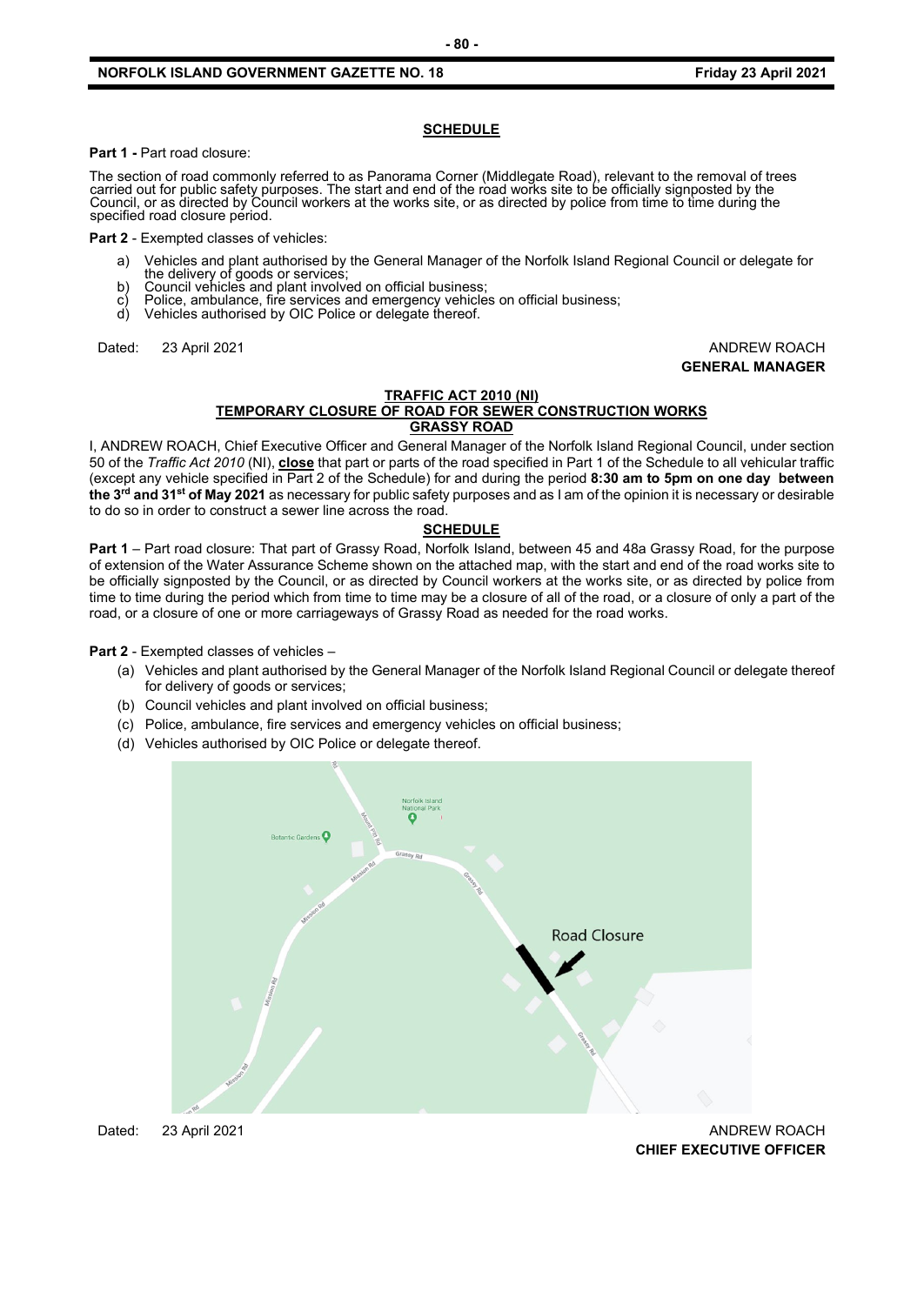#### **NORFOLK ISLAND GOVERNMENT GAZETTE NO. 18 Friday 23 April 2021**

#### **TRAFFIC ACT 2010 (NI)**

#### **TEMPORARY CLOSURE OF PRINCE PHILIP DRIVE FOR ROAD WORKS**

I, **Andrew Roach,** General Manager of the Norfolk Island Regional Council, under section 50 of the *Traffic Act 2010* (NI), close that part, or parts, of the road specified in Part 1 of the Schedule to all vehicular traffic (except any vehicle specified in Part 2 of the Schedule) for and during the period **7:30am to 4:30pm** each day on particular days between **26 April 2021 and 29 July 2021** as I am of the opinion it is necessary to allow for the installation of culverts as well as the completion of road construction and sealing works.

#### **SCHEDULE**

**Part 1 -** Part road closure:

The unsealed section of Prince Philip Drive, relevant to road works carried out for public safety purposes. The start<br>and end of the road works site to be officially signposted by the Council, or as directed by Council wor site, or as directed by police from time to time during the specified road closure period.

**Part 2** - Exempted classes of vehicles:

- a) Vehicles and plant authorised by the General Manager of the Norfolk Island Regional Council or delegate for<br>the delivery of goods or services<br>b) Council vehicles and plant involved on official business b) Council vehicles and plant involved on official business<br>b) Council vehicles and plant involved on official business<br>c) Police, ambulance, fire services and emergency vehicle
- 
- c) Police, ambulance, fire services and emergency vehicles on official business
- Vehicles authorised by OIC Police or delegate thereof.

Dated: 23 April 2021 **ANDREW ROACH** 

**GENERAL MANAGER**

**ADMINISTRATOR**

#### **DISASTER AND EMERGENCY MANAGEMENT ACT 2001 (NI)**

#### **FURTHER EXTENSION OF DECLARATION OF STATE OF EMERGENCY**

I **Eric Hutchinson,** Administrator of Norfolk Island and delegate of the Minister under Section 5 of, and item 1.27 of the Schedule to, the *Minister's Norfolk Island Delegation Instrument 2019*:

**PURSUANT** to Section 9 of the *Disaster and Emergency Management Act 2001* (NI) [the Act] and having regard to the advice of the Controller;

**FOR** the purpose of response and recovery operations under the Act and the Disaster and Emergency Plan for the Territory of Norfolk Island;

**FURTHER EXTEND** the declaration of emergency made under section 9 of the Act at 16:15 Hrs on Monday 16 March 2020, for the whole of the Territory of Norfolk Island, until 23:59 hr on Wednesday 30 June 2021.

Dated: 4 February 2021<br>Dated: 4 February 2021

#### **DISASTER AND EMERGENCY MANAGEMENT ACT 2001 (NI)**

#### **DECLARATION OF STATE OF DISASTER OR EMERGENCY (RECOVERY OPERATIONS) COVID-19 DIRECTIONS RECOVERY OPERATIONS (NO.1) 2021**

I, **George Ivor Andrew Plant**, Emergency Management Norfolk Island Controller:

- 1) under section 11(2)(g) of the *Disaster and Emergency Management Act 2001* (NI) am of the opinion that it is necessary to make directions in respect of recovery from the State of Emergency in respect of COVID-19 relating to the movement of persons within the disaster or emergency area as set out in the Schedule; and
- 2) under section 11(2)(h) of the *Disaster and Emergency Management Act 2001* (NI) am of the opinion that it is necessary to make directions in respect of recovery from the State of Emergency in respect of COVID-19 relating to the removal of persons within the disaster or emergency area who obstructs or threatens to obstruct recovery operations as set out in the Schedule; and
- 3) under section 11(2)(i) of the *Disaster and Emergency Management Act 2001* (NI) am of the opinion that it is necessary to make directions in respect of recovery from the State of Emergency in respect of COVID-19 relating to giving directions to persons whose responsibilities require him or her to engage in recovery operations.

#### **SCHEDULE**

#### **Direction 1 (2021) – Adjustment of COVID 19 measures – to commence 23:59 on 28 February 2021**

- 1. These Directions take effect at 23:59 on 28 February 2021 and remain in force while the State of Disaster or Emergency (Recovery Operations) is in force.
- 2. In these Directions:

*Persons* includes people residing on Norfolk Island, visiting Norfolk Island for holiday or work purposes

*COVID-19 hotspot* means a particular area of Australia decided by the Commonwealth Chief Medical Officer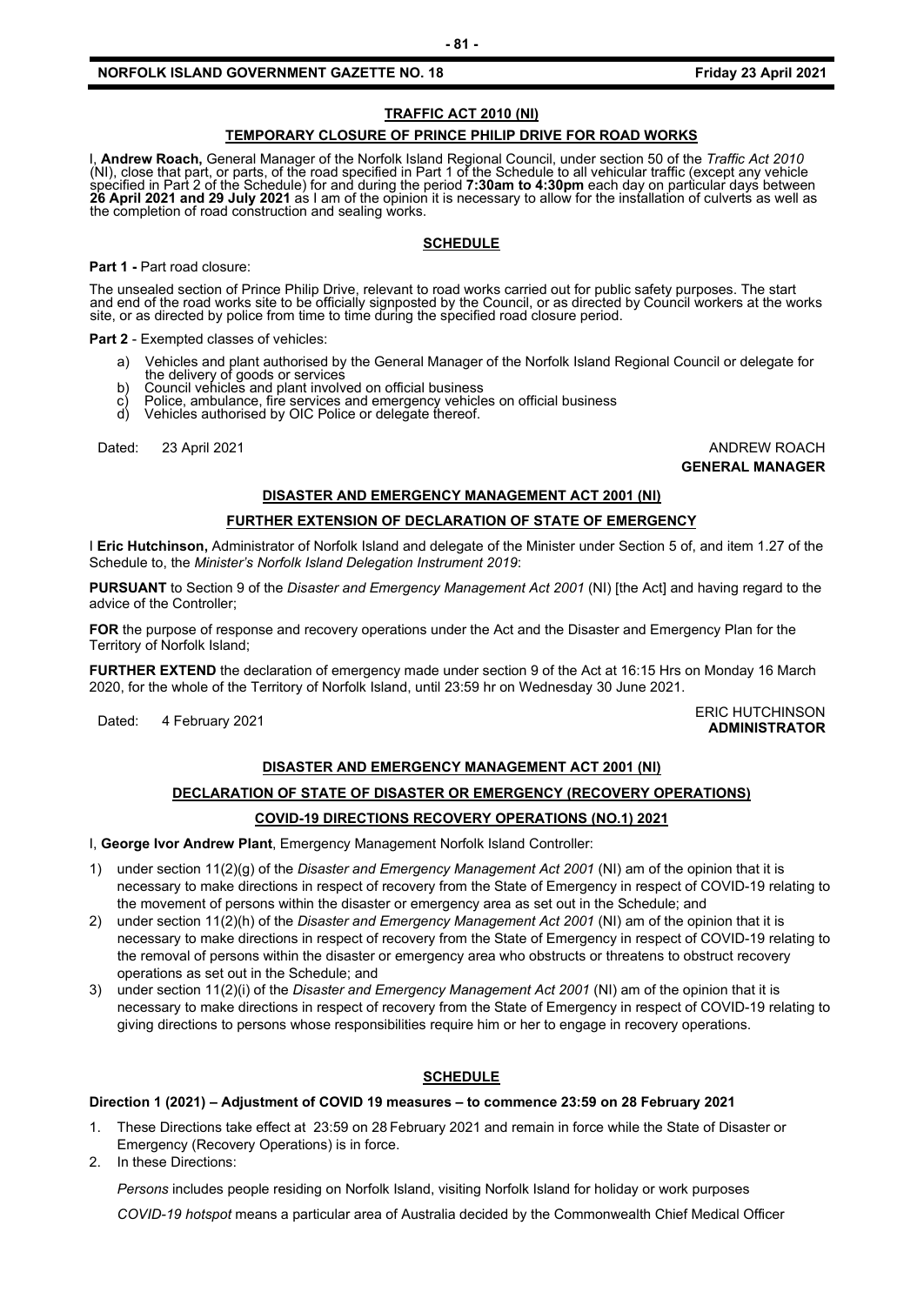*Incident Controller* means the person appointed under the State of Emergency in accordance with the NORDISPLAN

**- 82 -**

- 3. Persons will be permitted\* to travel to Norfolk Island without the need to quarantine provided they:
	- a. do not have COVID-19;
	- b. have not been in contact within anyone in the prior 14 days with COVID-19; and
	- c. have been granted a Norfolk Island Entry Pass\*.
	- \*Any person travelling to Norfolk Island may be denied entry without a Norfolk Island Entry Pass
- 4. A person whilst on Norfolk Island must comply with physical distancing principles as published from time to time on [\(http://www.norfolkisland.gov.nf/norfolk-islands-covid-19-advice\)](http://www.norfolkisland.gov.nf/norfolk-islands-covid-19-advice).
- 5. A person whilst on Norfolk Island must follow any directions in relation to COVID-19 from staff of the *Norfolk Island Hospital and Residential Aged Care Services (NIHRACS).*
- 6. A person or business on Norfolk Island must follow any advice or operational direction provided by the Incident Controller or authorised officer of the *Norfolk Island Police Force (NIPF)*in relation to COVID-19.
- 7. A person or business involving close contact with persons is required to keep a daily customer register. A business will be required to retain the records for a period of three months. The register must be produced upon request by the Incident Controller.

*\* Please Note \** 

- *Online applications required by all travellers prior to travel (within 72 hours of travel).*
- *While the State of Emergency is in place verification of where travellers are from will be required*
- *Travel to mainland states and territories is a matter for residents to seek approval from State and Territory Government authorities.*

Dated: 11 February 2021 GEORGE PLANT

**EMNI CONTROLLER**

#### **TOURISM MARKETING REPRESENTATIVE**

#### **EXPRESSIONS OF INTEREST 7/21**

Council is seeking Expressions of Interest for the appointment of a Tourism Marketing Representative who will plan, develop and deliver a range of effective tourism destination marketing initiatives and the organisation's Tourism communications strategy. The Representative will work closely with the Council's Tourism section to promote a consistent brand message and undertake stakeholder consultation and forums. This Representative must possess excellent organisational, promotional, communication and cooperative skills, and hold digital marketing expertise.

#### **Key Responsibilities**

- Develop and implement an annual marketing plan for Norfolk Island including two key areas of focus (Destination Marketing and Destination Development).
- Develop an industry engagement strategy for the Norfolk Island visitor economy to communicate plans with key stakeholders and encourage knowledge sharing.
- Provide skilled experience and strategic direction in marketing the destination, Norfolk Island.
- Increase the awareness and image of Norfolk Island in the travel and trade industry (AU & NZ).
- Deliver destination marketing, consumer advertising, and marketing public relations.
- Foster strong relationships with airline industry stakeholders in Australia and New Zealand.

#### **Key Accountabilities**

- Provide strategic direction in marketing the destination by providing responsibilities and measures, and addressing strategic accountability areas (KPI's) with the key focus of attracting 35,000 visitors annually.
- Track leads, measure and report marketing results across all channels with relevant metrics to create monthly, quarterly and annual reports on sales & marketing activities, booking statistics and data collation.
- Identify and foster relationships with key stakeholders, and develop strategic partnerships and alliances with local tour operators, relevant community groups, travel agents, wholesalers, as well as tourism/travel organisations within Australia and New Zealand.
- Design and deliver high quality marketing collateral and stakeholder communications for print, electronic and social media distribution, and implement digital promotional campaigns.
- Develop and implement in-service training and create a Tourism Marketing Toolkit as a guide for industry members - including best-practice marketing opportunities.
- Facilitate trade functions, perform trade presentations, and coordinate trade/media familiarisation visits.
- Investigate, negotiate and implement media promotional opportunities and consumer advertising campaigns aligned with Norfolk Island Tourism's destination branding guidelines.

| Application to be marked: | Tourism Advisory Committee Membership EOI 7/21    |  |  |
|---------------------------|---------------------------------------------------|--|--|
| Closing date:             | Friday 7 May 2021 at 4:00pm                       |  |  |
| <b>Submissions:</b>       | Email submissions to: regionalcouncil@nirc.gov.nf |  |  |
| <b>Contact Person:</b>    | Rose Evans                                        |  |  |
|                           | E: rose.evans@nirc.gov.nf                         |  |  |
|                           | P: 22147                                          |  |  |